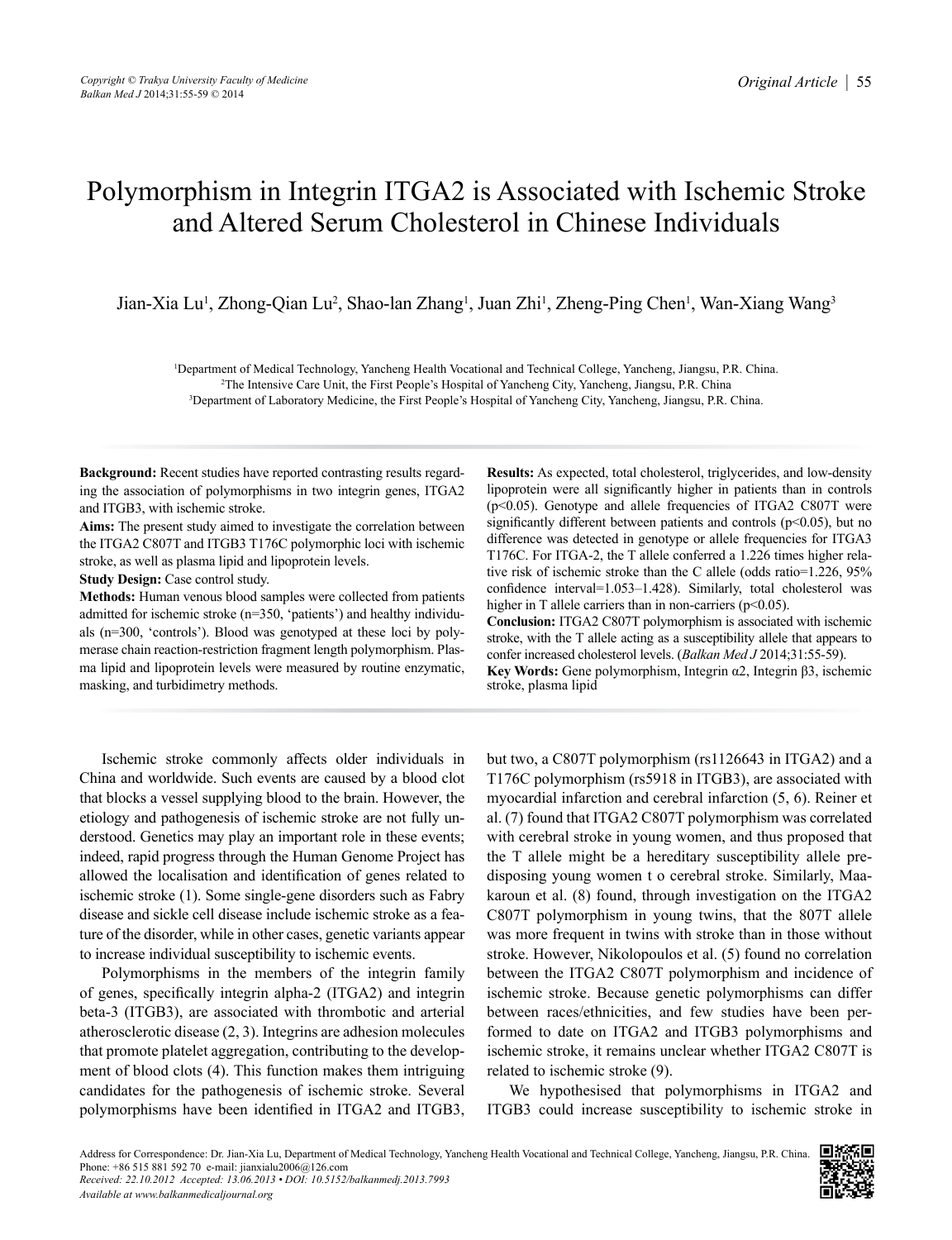Chinese individuals by an association with altered blood chemistry. In this study, the association of ITGA2 and ITGB3 polymorphisms with ischemic stroke was determined by using polymerase chain reaction-restriction fragment length polymorphism (PCR-RFLP) in a Chinese population. Additionally, blood lipids which, when elevated, can contribute to ischemic events were compared among genotypes to provide a theoretical basis for the pathogenesis of ischemic stroke through integrin polymorphisms.

#### **MATERIAL AND METHODS**

#### **Participants**

From February 2010 to February 2012, patients admitted to the First People's Hospital of Yancheng City (Affiliated Hospital of Yancheng Health Vocational & Technical College) for ischemic stroke were selected as the study population ('patient' group, n=350). This group included 207 males and 143 females, aged 35-76 years (mean age,  $55.7\pm12.2$  years), with 132 cases with a smoking history and 153 with an alcohol consumption history. Diagnosis was made according to the Fourth National Cerebrovascular Disease Diagnostic Criteria (10), and all patients were confirmed by clinical symptoms and brain Computed Tomography (CT) or Magnetic Resonance Imaging (MRI) scan. The study criteria excluded patients with cardiogenic stroke and any strokes caused by arteritis, trauma, blood disease, medication, tumours, cerebral vascular malformation, or aneurysm. A control group comprised 300 healthy people who received physical examination in our hospital during the same time period. This group included 184 males and 116 females, aged 32-73 years (mean age, 54.6±11.0 years). The control group excluded individuals with the following diseases and conditions: stroke, liver, kidney and blood disease, autoimmune disease, thyroid disease, pregnancy, and cerebrovascular disease history. The two groups were not statistically different in age or gender. The study was approved by the Ethics Committee of the First People's Hospital of Yancheng City (Affiliated Hospital of Yancheng Health Vocational & Technical College).

#### **Genomic DNA extraction**

Venous blood samples (3 mL) were collected from each individual into EDTA-K2-treated anticoagulant tubes. A modified sodium iodide method was used to extract leukocyte genomic DNA (11), which was then stored at -80°C until use.

#### **PCR amplification**

ITGA2 and ITGA3 were amplified by PCR. Primers were obtained from Sangon Biological Engineering Co., Ltd. (Shanghai, China). ITGA2 primers were as follows: upstream of C807T, 5'-GCCAATA-ATCCAAGAGTTGTGTT-3' and downstream, 5'-TATTTTCTTG-CATATTGAATTGCTTC-3'; ITGB3 primers were as follows: upstream of T176C, 5'-CTTAGCTATTGGGAAGTGGTAGG-3' and downstream, 5'-ACTGACTTGAGTGACCTGGGAG-3'. Reactions were performed using 2.5 mL 10× PCR buffer, 2.0 mL 2.5 mmol/L dNTPs, 20 pmol upstream primer and 20 pmol downstream primer, 2.0 mL template DNA, and 1.25 U Taq DNA polymerase, brought to

a 25 mL total reaction volume with sterilised double-distilled water. Amplification proceeded in a thermal cycler (Bio-Rad) under the following conditions: 94°C for 5 minutes; 94°C for 30 seconds, 65°C for 45 seconds, and 72°C for 45 seconds for 35 cycles; and 72°C for 5 minutes.

### **Restriction digestion**

PCR amplification products were digested with restriction enzymes to identify polymorphisms; 3  $\mu$ L product was combined with 2 U BstBI and MspI (Bio-labs, United Kingdom) to identify ITGA2 C807T and ITGB3 T176C, respectively. Reactions were performed at 37°C for 3 hours, then products were identified by electrophoresis on an 8% polyacrylamide gel stained with ethidium bromide. A gel imaging system was used to visualise products.

#### **Determination of blood lipid profiles**

Enzymatic methods were used to determine serum total cholesterol (TC) and triglycerides (TG) levels. The masking method was used to directly determine high-density lipoprotein cholesterol (HDL-C) and low-density lipoprotein cholesterol (LDL-C) levels. Dual-wavelength immunological transmission turbidimetry was used to determine apolipoprotein (Apo) A and Apo B. All determinations were performed on an OLYMPUS AU1000 automatic biochemical analyser (OLYMPUS Corporation, Japan).

### **Statistical analysis**

SPSS 13.0 software was used for statistical analyses. Genotype and allele frequencies were calculated with the direct gene counting method of Smith (1957). Congruence between the study objective and Hardy-Weinberg equilibrium and genotype and allele frequencies between groups were analysed with the  $\chi^2$  test. The degree of relative risk was expressed by the odds ratio (OR) and its 95% confidence interval (CI). Measurement data are presented as mean±standard deviation  $(\bar{x} \pm s)$ , and t test was used to compare inter-group lipid and lipoprotein levels. All analyses were two-sided, with  $\alpha$  level of 0.05 and p<0.05 considered as statistically significant.

#### **RESULTS**

#### **ITGA2 and ITGB3 polymorphisms**

RFLP for the ITGA2 C807T polymorphism produced three possible allele combinations: CC (two bands, 110 bp and 27 bp; band 27 bp ran out of the gel), CT (three bands, 137 bp, 110 bp, and 27 bp; band 27 bp ran out of the gel); or TT (one band, 137 bp), as shown in Figure 1a. Similarly, RFLP for the ITGB3 T176C polymorphism produced three possible allele combinations: TT (one band, 256 bp), TC (three bands, 256 bp, 154 bp, and 102 bp), or CC (two bands, 154 bp, 102 bp; not detected in this study), as shown in Figure 1b.

The distribution of ITGA2 and ITGB3 genotypes within both the control and patient groups reached Hardy-Weinberg equilibrium. However,  $\chi^2$  and correlation analyses revealed significant differences between the two groups in the distribution of the ITGA2 C807T genotype and allele frequencies (p<0.05). Additionally, relative risk analysis of allele frequency showed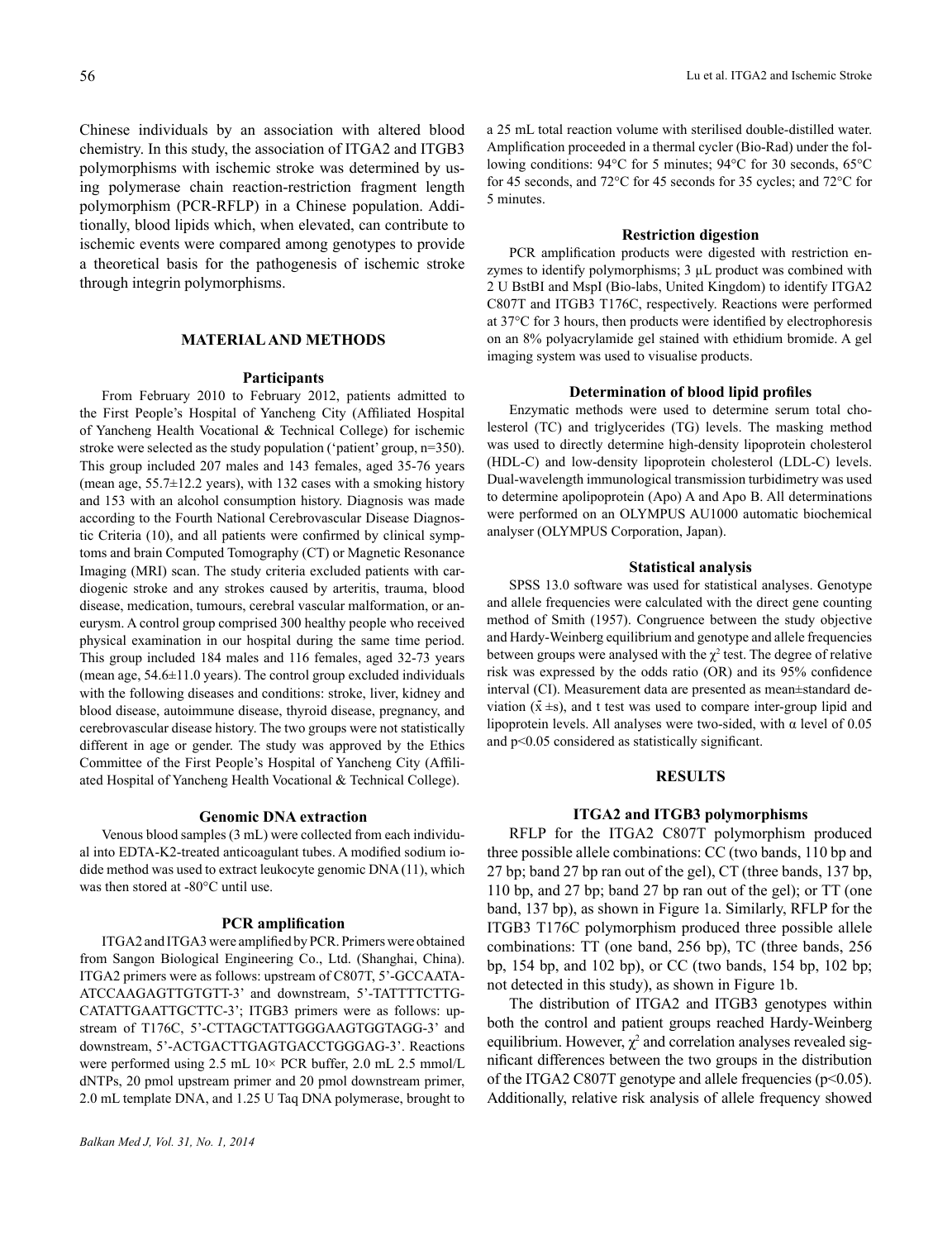

**FIG. 1. a, b.** Genotyping of ITGA2 C807T and ITGB3 T176C by PCR-RFLP. Genotyping of the ITGA2 C807T polymorphism was performed by PCR-RFLP (a); lane M: DNA marker; lanes 1, 2, and 6: TT genotype; lanes 3, 4, and 7: CC genotype; lanes 5 and 8: CT genotype. Genotyping of the ITGB3 T176C polymorphism was performed by PCR-RFLP (b); Lane M: DNA marker; lanes 1 and 4: TT genotype; lanes 2, 3, 5, and 7: TC genotype

that patients with the T allele were 1.226 times more likely to suffer from ischemic stroke than patients with the C allele (OR=1.226, 95% CI=1.053-1.428) (Table 1). In contrast, no significant difference was observed in the genotype or allele frequencies for ITGB3 T176C between the two groups (Table 2).

#### **Blood lipid profiles**

In patients suffering from ischemic stroke, mean serum TC, TG, and LDL-C levels were all significantly higher than in the control group ( $p<0.05$ ); serum HDL-C, Apo A, and Apo B were not different (Table 3). The mean TC levels of patients carrying the T allele at ITGA2 807 (CT and TT genotypes) were significantly higher compared with those of patients carrying the CC genotype  $(p<0.05)$ , but TG, LDL-C, HDL-C, Apo A, and Apo B levels were not different (Table 4). Blood lipid profiles were not significantly different between TT and TC genotypes in ITGB3 (Table 5).

#### **DISCUSSION**

Adhesion molecules are glycoproteins that can mediate interactions among cells or between cells and the extracellular matrix. These proteins can aid white blood cells and platelets in adhering to the vascular endothelium, thereby facilitating the formation of cerebral atherosclerotic plaques (12). As two key members of the integrin family of adhesion molecules, ITGA2 and ITGB3 are able to mediate cell-cell, cell-matrix, and cell-matrix-cell adhesions. These proteins, therefore, play important roles in the physiological and pathological processes of inflammatory reaction, immune response, atherosclerosis, thrombosis, etc. (13, 14). Studies have indeed associated

**TABLE 1.** Genotype and allele frequencies for ITGA2 C807T [n (%)]

| Group    | n | CC. | TC.                                                        | <b>TT</b> | $\mathcal{C}$ |       |
|----------|---|-----|------------------------------------------------------------|-----------|---------------|-------|
| Patients |   |     | 350 148 (42.3) 138 (39.4) 64 (18.3) 434 (62.0) 266 (38.0)  |           |               |       |
| Controls |   |     | $300$ 139 (46.3) 136 (45.3) 25 (8.3) 414 (69.0) 186 (31.0) |           |               |       |
| $\chi^2$ |   |     | 13.621                                                     |           |               | 6.980 |
| р        |   |     | 0.001                                                      |           | 0.008         |       |

|  |  | <b>TABLE 2.</b> Genotype and allele frequencies for ITGB3 T176C $[n \ (\%)]$ |  |  |  |  |  |  |
|--|--|------------------------------------------------------------------------------|--|--|--|--|--|--|
|--|--|------------------------------------------------------------------------------|--|--|--|--|--|--|

| Group    | n   | TT         | TС      |            |         |
|----------|-----|------------|---------|------------|---------|
| Patients | 350 | 332 (94.9) | 18(5.1) | 682 (97.4) | 18(2.6) |
| Controls | 300 | 289(96.3)  | 11(3.7) | 589 (98.2) | 11(1.8) |
| $\chi^2$ |     |            | 0.826   | 0.880      |         |
| р        |     |            | 0.363   | 0.348      |         |

ITGA2 and ITGB3 polymorphisms with atherosclerotic diseases (15-17).

Because findings of correlations between ITGA2 and ITGA3 polymorphisms and ischemic stroke have been conflicting, we assessed ITGA2 C807T and ITGB3 T176C polymorphisms in 350 ischemic stroke patients and 300 healthy controls in China. Our findings indicated that ischemic stroke risk was higher in individuals with a T allele, suggesting that the T allele may be a hereditary susceptibility gene for cerebral stroke. To understand the potential mechanistic contribution of the ITGA2 C807T polymorphism to stroke, we also investigated differences in blood lipid levels. Elevated blood lipids, particularly LDL-C and TG, contribute to the formation of atherosclerotic plaques and the inflammatory process that can lead to stroke. Unsurprisingly, patients suffering from ischemic stroke exhibited higher levels of TC, TG, and LDL-C than controls. Further, the ITGA2 C807T polymorphism affected blood lipid levels,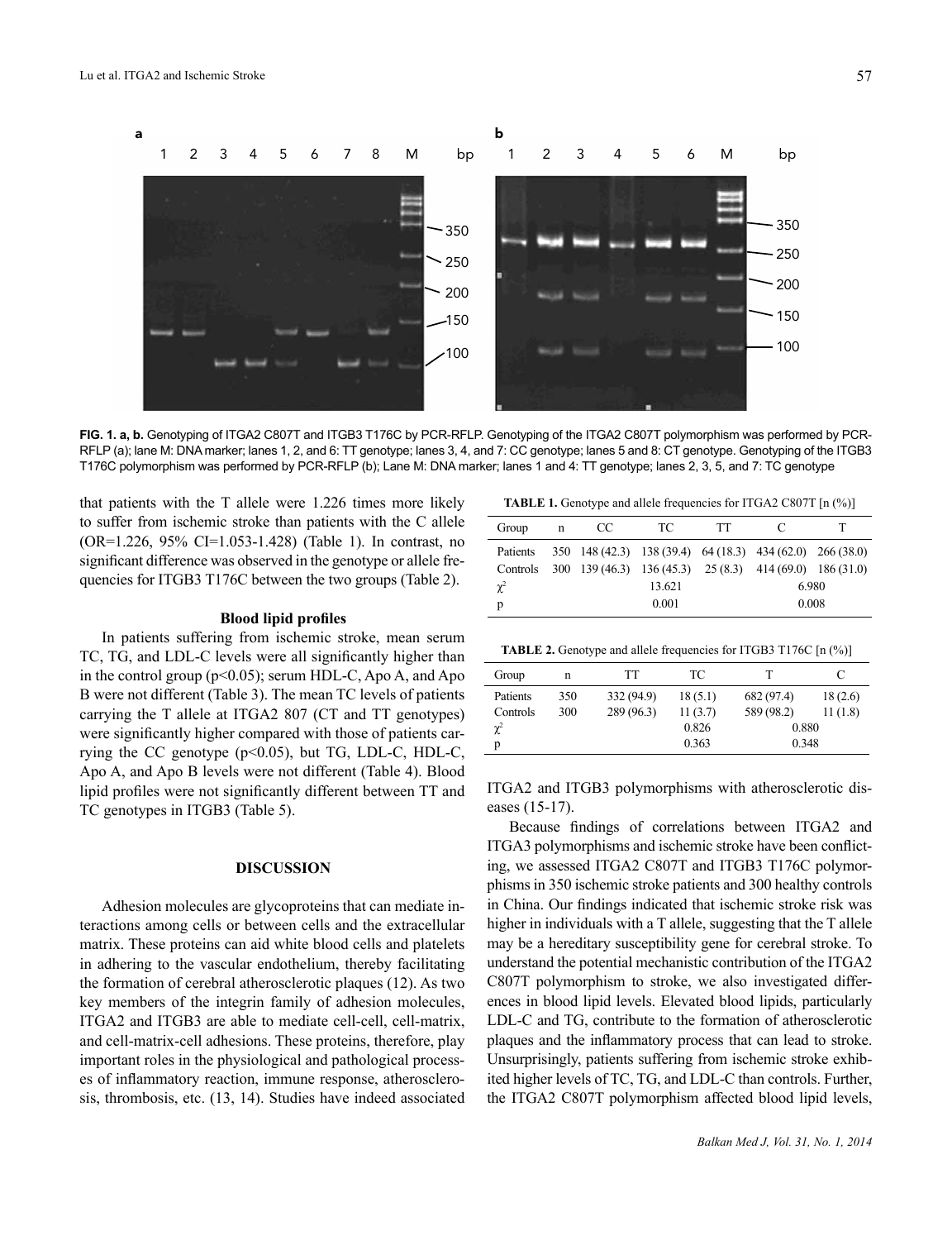**TABLE 3.** Blood lipid profiles for ischemic stroke patients and controls

| Group    | n   | ТC<br>(mmol/L)  | TG<br>(mmol/L)  | LDL-C<br>(mmol/L) | HDL-C<br>(mmol/L) | Apo A<br>(g/L)  | Apo B<br>(g/L)  |
|----------|-----|-----------------|-----------------|-------------------|-------------------|-----------------|-----------------|
| Patients | 350 | $5.44 \pm 0.58$ | 1.78±0.29       | $3.41 \pm 1.14$   | $1.28 \pm 0.30$   | $1.13 \pm 0.28$ | $1.12 \pm 0.28$ |
| Controls | 300 | $4.46\pm0.85$   | $1.39 \pm 0.30$ | $2.48\pm0.85$     | $1.30 \pm 0.29$   | $1.11 \pm 0.28$ | $1.13 \pm 0.30$ |
|          |     | 17.494          | 17.014          | 11.648            | .037              | 1.393           | 0.543           |
| p        |     | 0.001           | 0.001           | 0.001             | 0.300             | 0.164           | 0.587           |

**TABLE 4.** Blood lipid profiles for patients with ischemic stroke according to genotype at ITGA2 C807T

| Genotypes     | n   | ТC<br>(mmol/L)  | TG<br>(mmol/L)  | LDL-C<br>(mmol/L) | HDL-C<br>(mmol/L) | Apo A<br>(g/L)  | Apo B<br>(g/L)  |
|---------------|-----|-----------------|-----------------|-------------------|-------------------|-----------------|-----------------|
| <sub>CC</sub> | 148 | $5.35\pm0.52$   | $1.81 \pm 0.27$ | $3.38 \pm 1.13$   | $1.27 \pm 0.28$   | $1.14\pm0.28$   | $1.10 \pm 0.29$ |
| $CT+TT$       | 202 | $5.51 \pm 0.61$ | $1.76 \pm 0.30$ | $3.43 \pm 1.15$   | $1.28 \pm 0.30$   | $1.13 \pm 0.28$ | $1.13 \pm 0.27$ |
|               |     | 2.709           | 1.567           | 0.455             | 0.158             | 0.415           | 0.802           |
| p             |     | 0.007           | 0.118           | 0.649             | 0.874             | 0.678           | 0.423           |

| Groups    | n   | ТC<br>(mmol/L)  | TG<br>(mmol/L)  | LDL-C<br>(mmol/L) | HDL-C<br>(mmol/L) | Apo A<br>(g/L)  | Apo B<br>(g/L)  |
|-----------|-----|-----------------|-----------------|-------------------|-------------------|-----------------|-----------------|
| <b>TT</b> | 332 | $5.44 \pm 0.57$ | 1.78±0.29       | $3.41 \pm 1.15$   | $1.28 \pm 0.29$   | $1.14 \pm 0.28$ | $1.12 \pm 0.28$ |
| TC        | 18  | $5.46 \pm 0.67$ | $1.80 \pm 0.20$ | $3.45\pm0.83$     | $1.33 \pm 0.34$   | $1.11 \pm 0.26$ | $1.05 \pm 0.22$ |
|           |     | 0.101           | 0.344           | 0.171             | 0.724             | 0.361           | 1.125           |
| p         |     | 0.920           | 0.731           | 0.864             | 0.470             | 0.719           | 0.261           |

with significantly higher TC levels in ischemic stroke patients carrying the T allele than those with the C allele. Therefore, individuals with the T allele have increased TC that may then increase the likelihood of ischemic stroke.

In contrast, the ITGB3 T176C polymorphism did not lead to significant differences in allele or genotype frequencies or lipid profiles between patients and controls. Therefore, the ITGB3 T176C polymorphism appears to have no correlation with ischemic stroke.

In summary, the ITGA2 C807T polymorphism is correlated with ischemic stroke. In particular, the T allele may be a hereditary susceptibility allele for cerebral stroke, possibly because the allele leads to increased TC levels.

**Ethics Committee Approval:** Ethics committee approval was received from the Ethics Committee of the First People's Hospital of Yancheng City (Affiliated Hospital of Yancheng Health Vocational & Technical College) with No. YCPH (Ethics) 201001003.

**Informed Consent:** Informed consent was obtained from participants of this study.

**Peer-review:** Externally peer-reviewed.

**Author contributions:** Concept - J.L., Z. L.; Design - J.L.; Supervision - S.Z., J.Z.; Resource - Z.L., W.W.; Materials - Z.L., W.W.; Data Collection&/ or Processing - J.L., Z.C; Analysis&/or Interpretation - J.L.,Z.C.; Literature Search - J.L., Z.C.; Writing - J.L.; Critical Reviews - S.Z.

**Conflict of Interest:** No conflict of interest was declared by the authors.

**Financial Disclosure:** This work was supported by Special Youth Found of Yancheng Health Vocational and Technical College, and Jiangsu Provincial Health Department.

## **REFERENCES**

- 1. Meschia JF, Worrall BB, Rich SS. Genetic susceptibility to ischemic stroke. *Nat Rev Neurol* [2011;7:369-78.](http://dx.doi.org/10.1038/nrneurol.2011.80) **[CrossRef]**
- 2. Huo Y, Ley K. Adhesion molecules and atherogenesis. *Acta Physiol Scand* [2001;173:35-43.](http://dx.doi.org/10.1046/j.1365-201X.2001.00882.x) **[CrossRef]**
- 3. Elkind MS. Inflammation, atherosclerosis, and stroke. *Neurologist* [2006;12:140-8.](http://dx.doi.org/10.1097/01.nrl.0000215789.70804.b0) **[CrossRef]**
- 4. Rivera J, Lozano ML, Navarro-Nú-ez L, Vicente V. Platelet receptors and signaling in the dynamics of thrombus formation. *Haematologica* [2009;94:700-11.](http://dx.doi.org/10.3324/haematol.2008.003178) **[CrossRef]**
- 5. Nikolopoulos GK, Tsantes AE, Bagos PG, Travlou A, Vaiopoulos G. Integrin, alpha 2 gene C807T polymorphism and risk of ischemic stroke:a meta-analysis. *Thromb Res* [2007;119:501-10.](http://dx.doi.org/10.1016/j.thromres.2006.04.002) **[CrossRef]**
- 6. Wei YS, Lan Y, Liu YG, Meng LQ, Xu QQ, Xie HY. Association of the integrin gene polymorphisms with ischemic stroke and plasma lipid levels. *Zhonghua Yi Xue Yi Chuang Xue Za Zhi* 2009;26:211-5.
- 7. Reiner AP, Kumar PN, Schwartz SM, Longstreth WT Jr, Pearce RM, Rosendaal FR, et al. Genetic variants of platelet glycoprotein receptors and risk of stroke in young women. *Stroke* [2000;31:1628-33.](http://dx.doi.org/10.1161/01.STR.31.7.1628) **[CrossRef]**
- 8. Maakaroun A, Regina S, Delahousse B, Saudeau D, Gruel Y. Ischemic strokes and homozygosity for the alpha2 807T allele of the platelet collagen receptor in youngmonozygotic twins.*Blood Coagul Fibrinolysis*[2003;14:83-5.](http://dx.doi.org/10.1097/00001721-200301000-00015)**[CrossRef]**